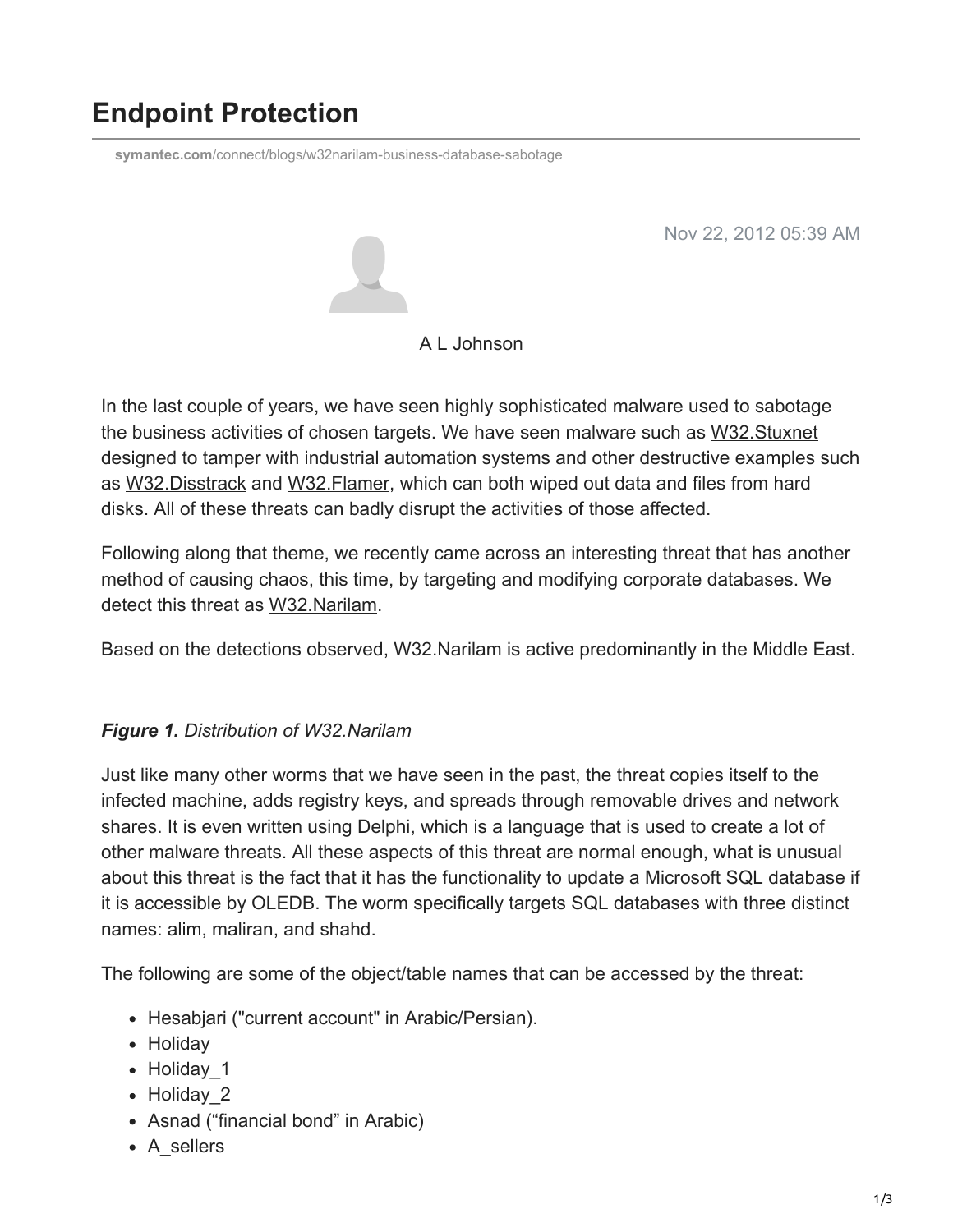- A TranSanj
- R DetailFactoreForosh ("forosh" means "sale" in Persian)
- person
- pasandaz ("savings" in Persian)
- BankCheck
- End Hesab ("hesab" means "account" in Persian)
- Kalabuy
- Kalasales
- REFcheck
- buyername
- Vamghest ("instalment loans" in Persian)

The threat replaces certain items in the database with random values. The following are some of the items that are modified by the threat:

- Asnad.SanadNo ("sanad" means "document" in Persian)
- Asnad.LastNo
- Asnad.FirstNo
- A TranSanj.Tranid
- Pasandaz.Code ("pasandaz" means "savings" in Persian)
- n dar par.price
- bankcheck.state
- End Hesab.Az
- Kalabuy.Serial
- sath.lengths
- Kalasales Serial
- refcheck.amount
- buyername.Buyername

The threat also deletes tables including ones with the following names:

- A Sellers
- person
- Kalamast

Below is a fraction of the temporal procedure that is specified in the threat code.

## *Figure 2. Code snippet showing an extract of the temporal procedure*

For example, in line 12 through 14, it sets a variable, @SanadNo, to a value that is randomly chosen between zero and the maximal value in Koll.Koll records. Then it deletes a record in Koll table where the Koll.Koll value is the same as the random value.